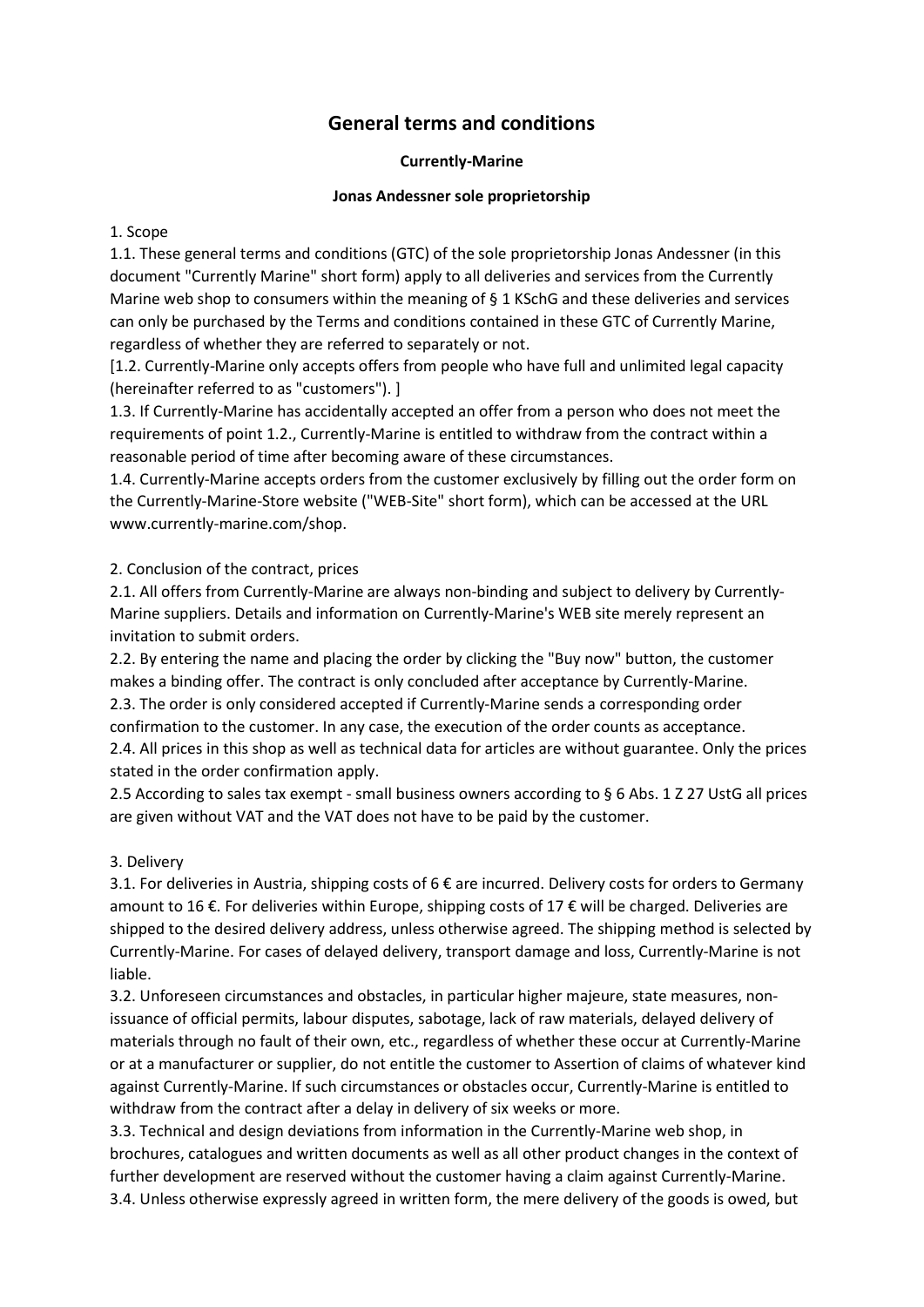not services, installation, software support or the provision of support.

4. Payment terms

4.1. Unless otherwise agreed, as the customer does not make an "online payment" (credit card, PayPal, immediate transfer, etc.), the invoices are due for payment immediately upon receipt without deduction.

4.2. Repair goods will only be delivered against cash payment or cash on delivery.

4.3. In the event of default in payment, Currently-Marine is entitled to claim default interest of 14% p.a. as well as all collection, reminder and discount charges arising from the default in payment, in particular the costs of the intervention of debt collection companies or lawyers.

4.4. In the event of default in payment by the customer, Currently-Marine is further entitled, at its own discretion, to suspend all deliveries and services to the customer until all claims have been paid in full or to dissolve the relevant contractual relationships with immediate effect after two written reminders.

4.5. This does not affect the assertion of further claims from default in payment.

4.6. The offsetting of claims of the customer against those of Currently-Marine is in any case excluded.

4.7. Payments are to be made to the account specified on the invoice and are only deemed to have been made when they have been received on this account. The assignment of claims of the customer against Currently-Marine to third parties is not possible.

### 5. Retention of title, assignment of claims

[5.1. Currently-Marine reserves the right of ownership to each product delivered until full payment of all claims, including ancillary claims (e.g. transport costs, default interest, dunning and collection charges) from the customer's business relationship with Currently-Marine. ]

5.2. Pledging, transferring or granting other rights to third parties is not permitted until the purchase price for the goods has been paid in full.

#### 6. Right of withdrawal

6.1. You have the right to cancel this contract within fourteen days without giving any reason. The cancellation period is fourteen days from the day on which you or a third party named by you, who is not the carrier, has or has taken possession of the goods. In order to exercise your right of withdrawal, you must send us (Jonas Andessner sole proprietorship, Weinbergsiedlung 24, Austria - 4625 Offenhausen, email: support@currently-marine.com) a clear declaration (e.g. a letter sent by post or E -Mail) of your decision to withdraw from this contract. You can use the attached model withdrawal form for this purpose, but this is not mandatory. You can find the sample cancellation form on our website in the download area. If you make use of this option, we will send you a confirmation of receipt of such a revocation immediately (e.g. by email). In order to meet the cancellation deadline, it is sufficient for you to send your notification that you are exercising your right of cancellation before the cancellation period has expired.

6.2. If the seal or protective cover of the goods has been opened, this must be done in accordance with point 6.1. granted right of withdrawal excluded. Completely from the right of withdrawal according to point 6.1. Goods that have been configured or manufactured according to customer specifications, as well as cables, are excluded.

6.3. Consequences of the withdrawal. If you withdraw from this contract, we will have given you all payments that we have received from you, including delivery costs (with the exception of the additional costs that result from choosing a different type of delivery than the cheapest standard delivery offered by us have), to be repaid immediately and at the latest within fourteen days from the day on which we received notification of your cancellation of this contract. For this repayment,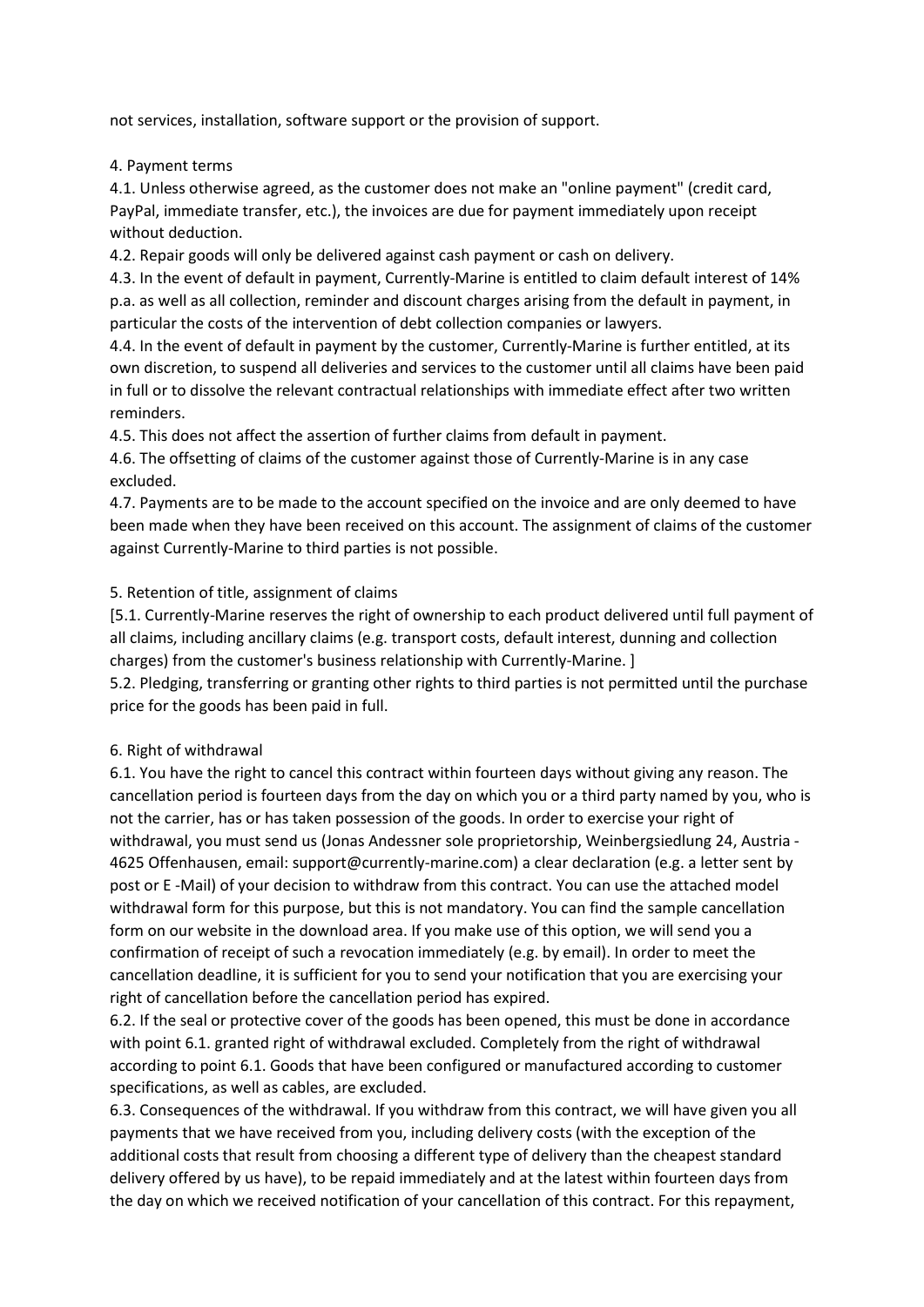we will use the same means of payment that you used for the original transaction, unless something else was expressly agreed with you; In no case will you be charged any fees for this repayment. We can refuse the repayment until we have received the goods back or until you have provided evidence that you have sent the goods back, whichever is earlier. You must send the goods to Jonas Andessner Sole Proprietor, Weinbergsiedlung 24, Austria - 4625 Offenhausen, email: support@currentlymarine, immediately and in any case no later than fourteen days from the day on which you inform us of the cancellation of this contract .com to be returned or handed over. The deadline is met if you send the goods before the period of fourteen days has expired. You bear the direct costs of returning the goods. You only have to pay for any loss in value of the goods if this loss in value is due to handling of the goods that is not necessary to check the nature, properties and functionality of the goods.

#### 7. Guarantee, warranty, compensation

7.1. Defective products must be returned immediately to the sender address given on the packaging. 7.2. Currently-Marine grants a warranty of 12 months from receipt of the goods and only in exceptional cases 24 months. In the case of products with a 24-month guarantee, this is expressly stated on an instruction leaflet in the product packaging. In each case from receipt of the goods. Defects must appear within this period and Currently-Marine must be notified in writing within the guarantee period, otherwise the guarantee will expire. The warranty period for the goods is generally 24 months from receipt of the goods.

7.3. For products that are not offered as Currently-Marine own products, the relevant guarantee and warranty provisions as well as limitations of liability that are published on or in connection with the goods apply. Any liability, guarantee or warranty granted by the producer or supplier of Currently-Marine is excluded.

7.4. In general, restrictions on guarantee, warranty and compensation that are stated on the products themselves, on the packaging or enclosed with the respective product take precedence over the provisions of this point 7.

7.5. The defective goods must be returned to Currently-Marine immediately after the defect occurs, in packaging suitable for transport and free of all transport and ancillary charges.

7.6. Guarantee services can only be used upon presentation of a corresponding sales receipt and, if issued for the product in question, the guarantee card.

7.7. At its own discretion, Currently-Marine will improve or replace the defective products. Currently-Marine is entitled, at its own discretion, to refer the customer's claims under guarantee, warranty, damage rate or whatever legal reason directly to the respective manufacturer.

7.8. Defects relating to unsuitable or improper handling, incorrect commissioning, interventions by the dealer or third parties, defective installation, natural wear and tear and external influences (e.g. cold, heat, faults from electronic devices and cable connections or antennas) do not entitle the user to claim the guarantee and warranty ) an operating error, operation with incorrect voltage, fire, lightning, explosion, moisture, faulty program or software data or an improper connection to other hardware components.

7.9. Also expressly excluded from guarantee and warranty are parts that have a limited service life depending on use, treatment and care.

7.10. The guarantee and warranty are also void if the serial number or seal attached to the product has been removed.

7.11. If the inspection of the product after notification of the guarantee or warranty shows that there is no defect, the cost of this inspection must be borne by the customer.

7.12. Currently-Marine does not guarantee that the delivered goods meet all of the customer's requirements, that they work together with other components in the selection made by the customer, and that the programs run uninterrupted and error-free, or that all software errors can be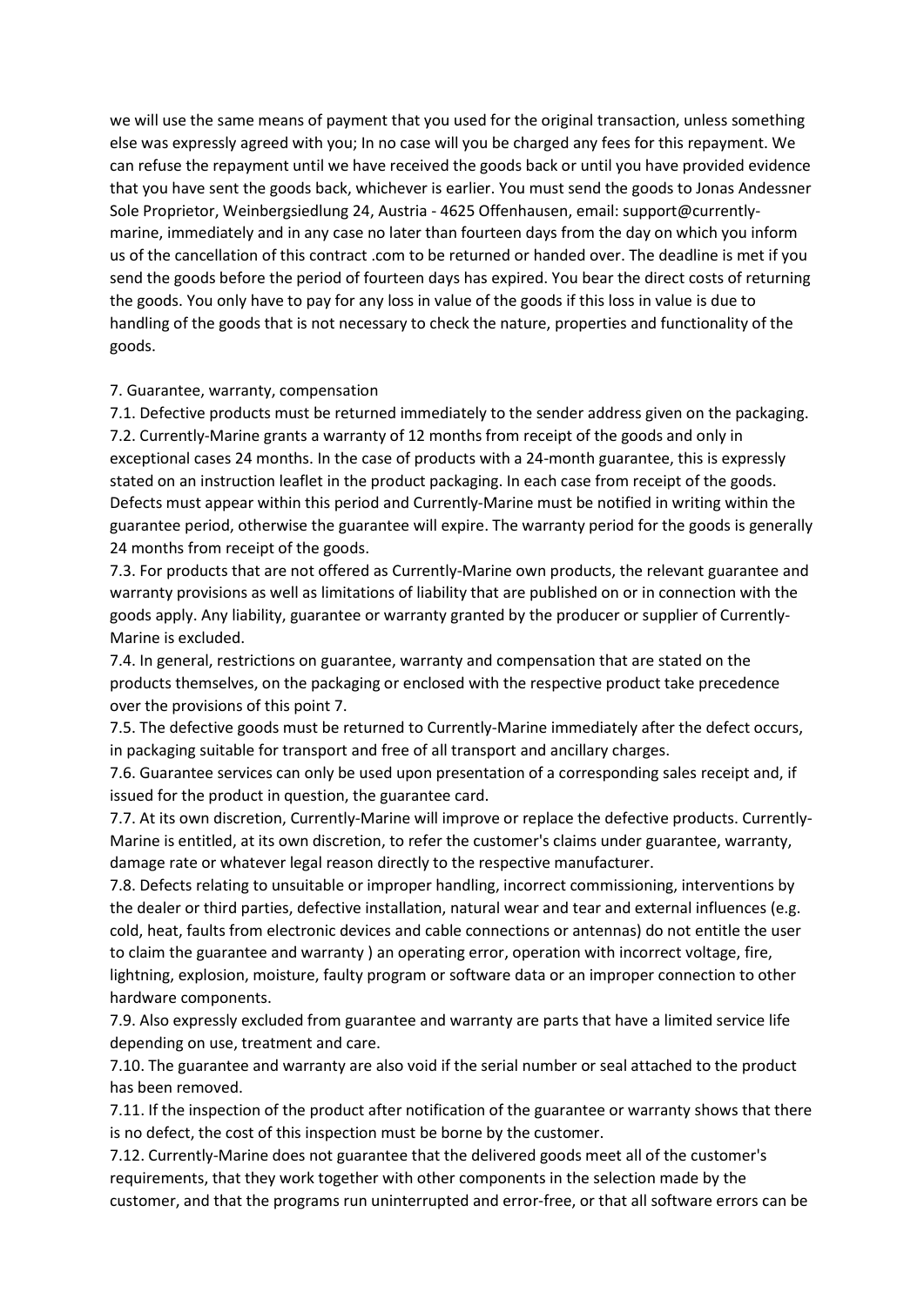### corrected.

7.13. Outside of the guarantee and warranty, Currently-Marine's liability is excluded, unless it is based on intent or gross negligence. In particular, compensation for consequential damage, other indirect damage and loss or lost profit, failure to deliver or delayed delivery, including damage that occurs due to a malfunction in the sphere of the customer or a third party, as well as compensation for property damage within the meaning of Section 9 of the Product Liability Act is excluded .

### 8. Content of the online offer

8.1. Currently-Marine assumes no responsibility for the content of Internet pages that are referred to directly or indirectly. The provider of such Internet pages is solely liable for illegal, incorrect or incomplete content and, in particular, damage resulting from the use or non-use of the information provided.

8.2. Currently-Marine expressly reserves the right to change, add to, or delete parts or the entire offer or to temporarily or permanently cease publication without prior notice.

8.3 Duplication or use of graphics, sound documents, video sequences and texts in other electronic or printed media without the express consent of Currently-Marine is not permitted.

### 9. Data protection and confidentiality

9.1. By placing the order, you agree that Currently-Marine stores, processes and uses the personal data contained on the order form in order to carry out the order or use it for internal statistical purposes.

9.2. In accordance with the DSG 2018, DSGVO or the Data Protection Adjustment Act 2018, the customer is informed that Currently-Marine customer data, in particular title, name, address, telephone number, e-mail address, in particular for the execution of the order as well as planning, marketing, Cost accounting and internal statistics determined and processed.

9.3. The customer gives his express consent to the processing and transmission of his data as mentioned in these terms and conditions. The customer is informed that he can revoke his consent with effect for the future at any time. In the event of such a cancellation, the customer has to bear all the disadvantages, in particular a delay in delivery or the complete impossibility of providing the service, and to reimburse Currently-Marine for the expenses incurred up to now.

9.4. Insofar as Currently-Marine uses third parties to provide the contractual service, Currently-Marine is entitled to disclose the determined and processed data of the customer if and to the extent that this is necessary for the contractual delivery or service. This disclosure by Currently-Marine takes place in compliance with an order processing contract according to Art 28 GDPR, which obliges us to comply with the applicable data protection regulations.

9.5. Currently-Marine guarantees that all persons who are entrusted by Currently-Marine with the execution of this contract know and observe the relevant data protection regulations in their currently valid version.

9.6. Currently-Marine uses technical and organizational security measures to protect the stored personal data against accidental or intentional manipulation, loss or destruction and against access by unauthorized persons. The security measures are continuously improved in line with technical progress. However, Currently-Marine is not responsible if the data is still accessible or used by unauthorized persons, in particular through intervention by third parties. The assertion of damages by the customer or third parties against Currently-Marine from such a connection is mutually excluded.

## 10. Final provisions

10.1. The place of fulfilment for all deliveries and services by Currently-Marine is Offenhausen, Austria.